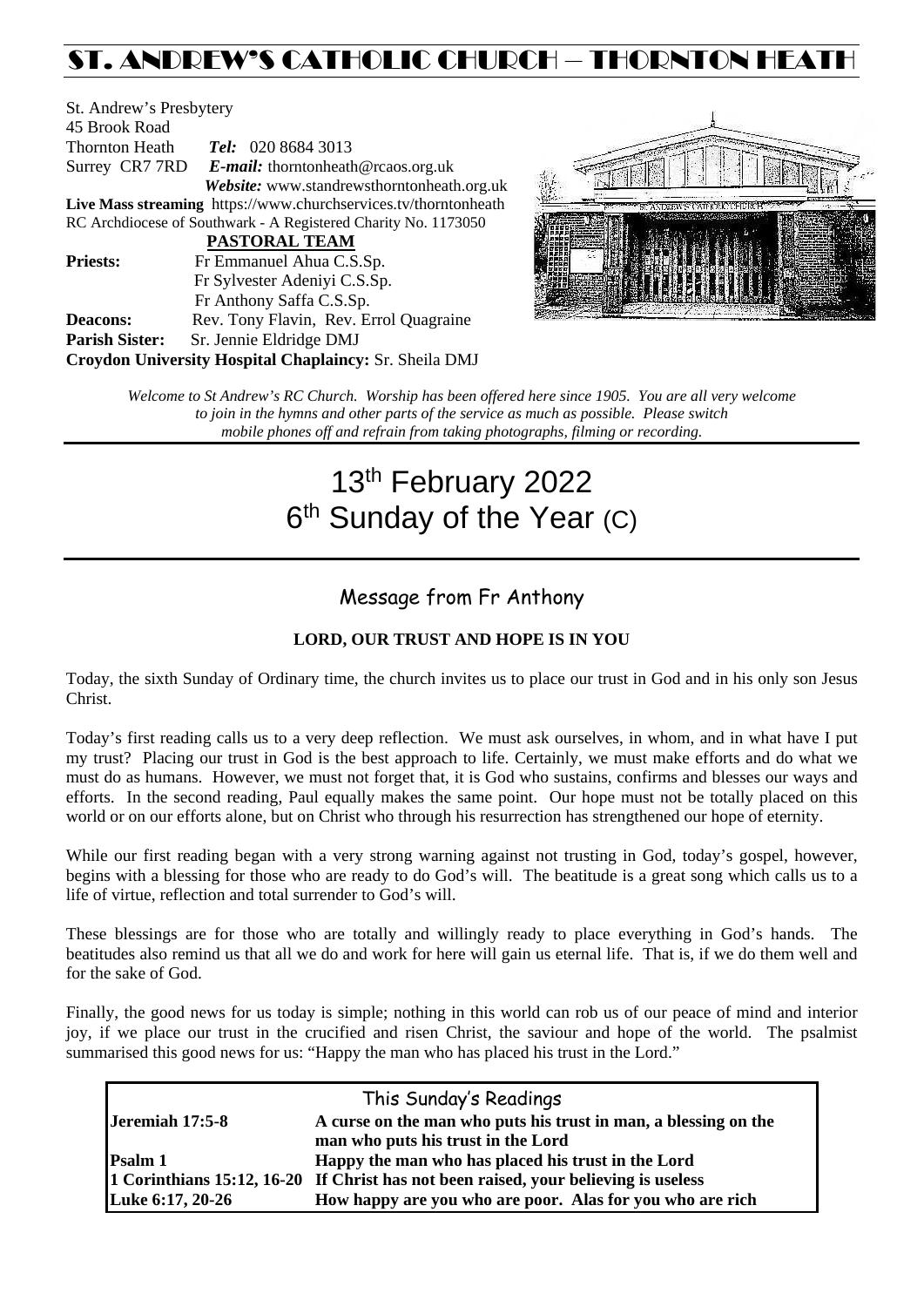### Diary for the Week

| $U$ $U$ $V$ $V$ $V$ $V$ $V$ $V$ $V$ $V$ $V$ $V$ $V$ $V$ |                    |                                        |                                      |  |
|---------------------------------------------------------|--------------------|----------------------------------------|--------------------------------------|--|
| <b>Sunday 13th February</b>                             |                    | 6.00pm (Saturday) First Mass of Sunday | For the people of the parish         |  |
| $6th$ Sunday of the Year                                | 9.30am             | <b>Mass</b>                            | Rose Gallery RIP Anniv               |  |
|                                                         | 11.30am            | <b>Mass</b>                            | Paul Etuka RIP                       |  |
|                                                         | 6.00 <sub>pm</sub> | <b>Mass</b>                            | Sr Mary Martin RIP                   |  |
|                                                         | $7.00 - 9.00$ pm   | <b>Charismatic Prayer Group</b>        |                                      |  |
| Monday 14th February                                    | 7.30am             | <b>Mass</b>                            | Fr John Ehichioya RIP Anniv          |  |
|                                                         | 10.00am            | <b>Mass</b>                            | Mrs Matilda Inniss RIP 1st Anniv     |  |
| Tuesday 15 <sup>th</sup> February                       | 7.30am             | <b>Mass</b>                            | Canon Francis Moran RIP Anniv        |  |
|                                                         | 10.00am            | <b>Funeral Mass for</b>                | Juliana Hayfron RIP                  |  |
|                                                         |                    | <b>Juliana Hayfron RIP</b>             |                                      |  |
| Wednesday 16 <sup>th</sup> February                     | 7.30am             | <b>Mass</b>                            |                                      |  |
|                                                         | 10.00am            | <b>Mass</b>                            | Joseph Okoroafor & Family -          |  |
|                                                         |                    |                                        | <b>Blessings and Wellbeing</b>       |  |
| Thursday 17th February                                  | 7.30am             | Mass                                   |                                      |  |
|                                                         | 10.00am            | <b>Mass</b>                            | Lucia Daye 84 <sup>th</sup> Birthday |  |
| Friday 18 <sup>th</sup> February                        | 7.30am             | <b>Mass</b>                            | <b>Sr Teresa Clements RIP Anniv</b>  |  |
|                                                         | 10.00am            | <b>Mass</b>                            | Joseph Okoroafor - For Souls in      |  |
|                                                         | $10.30 - 12$ noon  | <b>Adoration</b>                       | Purgatory                            |  |
|                                                         | 6.30pm             | <b>Brownies/Guides (hall)</b>          |                                      |  |
| Saturday 19th February                                  | 9.30am             | <b>Mass</b>                            | Paul Etuka RIP                       |  |
|                                                         | $10.00 - 10.30$ am | <b>Confessions</b>                     |                                      |  |
|                                                         | $5.00 - 5.30$ pm   | <b>Confessions</b>                     |                                      |  |
|                                                         | 6.00 <sub>pm</sub> | <b>First Mass of Sunday</b>            | For the people of the parish         |  |
| <b>Sunday 20<sup>th</sup> February</b>                  | 9.30am             | <b>Mass</b>                            | Betty Botelho & Carrasco Family      |  |
| $7th$ Sunday of the Year                                | 11.30am            | <b>Mass</b>                            | Mr & Mrs Charles Nkamuo & Family     |  |
|                                                         |                    |                                        | - Thanksgiving                       |  |
|                                                         | 6.00 <sub>pm</sub> | <b>Mass</b>                            | Mary Ann Jones (F)                   |  |
|                                                         | $7.00 - 9.00$ pm   | <b>Charismatic Prayer Group</b>        |                                      |  |

Church cleaners: this week: Sancho's Dusters, next week: St Jude's Group

## St. Andrew's Parish Notices

#### **FACEMASKS**

Please can we ask you to continue to use a face covering if you are able to and to use the hand sanitiser when entering our Church.

#### **SECOND COLLECTION THIS WEEK**

The second collection this week will be for the Catholic Association for Racial Justice. This collection is taken to support the work of the Catholic Church to promote racial justice in our schools, parishes and in wider society.

#### **FIRST HOLY COMMUNIONS**

For First Holy Communion programme 2022, we are asking parents of children who are in year 3 or 4 from September 2021 to complete an application to register their children for the next programme by 13<sup>th</sup> February, today. Please complete the online form by following the link <https://forms.gle/EEDYdumEj2x3GEU78>

In order for the Sacraments to go ahead, we will need help from you. Thank you if you have already come forward but we still need more volunteer Catechists. If you have a child who would like to join the programme, please consider becoming a Catechist so we can move forward with our programme. Send your details via email into the office.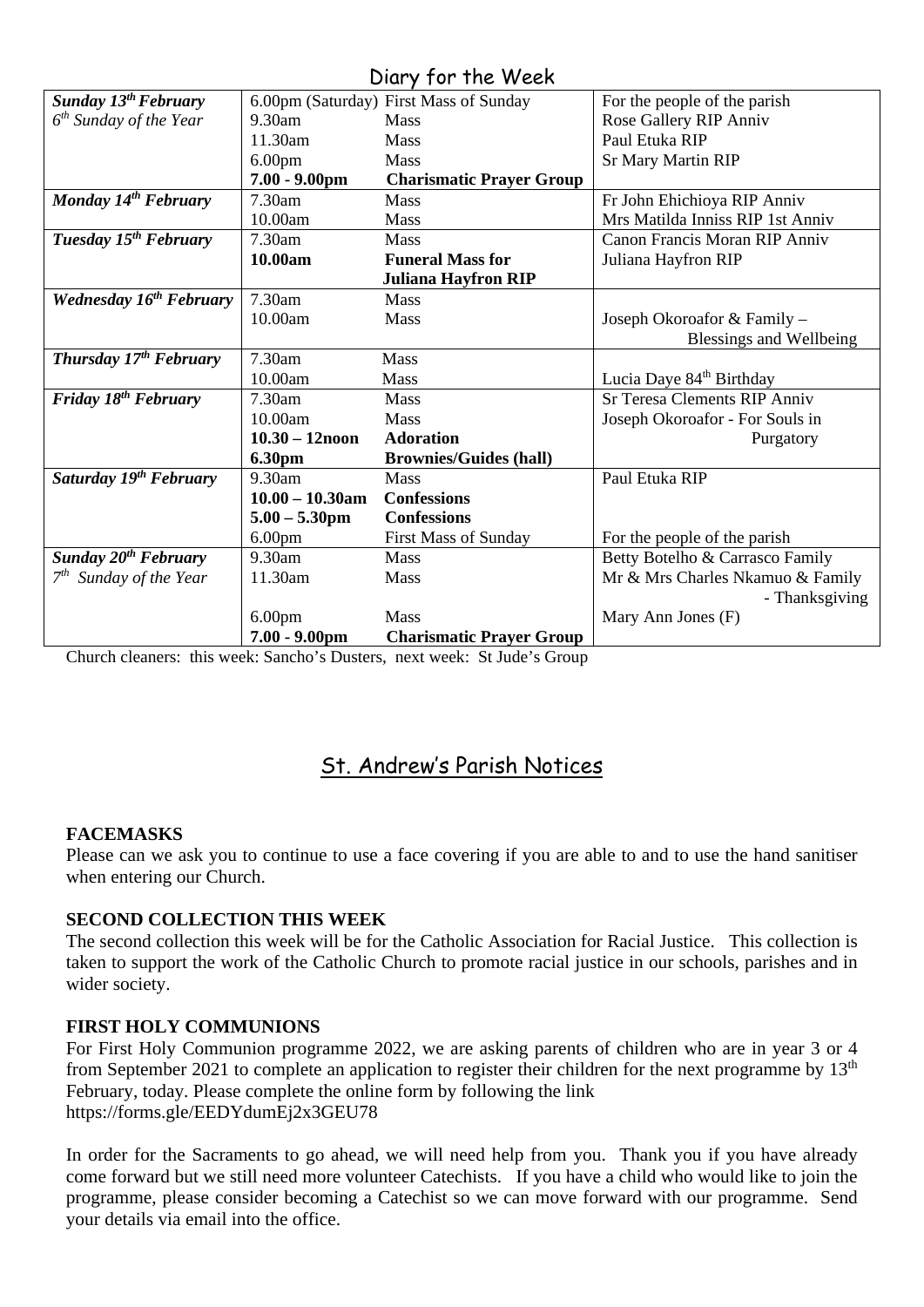#### **SAFEGUARDING**

The next drop in session will be on Saturday 5<sup>th</sup> March between 10.30 and 12.30 pm in the Presbytery. Volunteers who need a DBS or to renew their DBS please email [thorntonheathsg1@safguardrcaos.or.uk](mailto:thorntonheathsg1@safguardrcaos.or.uk) giving your full name and your volunteer role.

Reminder this week – All Catechists who work with children, children's liturgist helpers, RCIC helpers and Children's choir leaders need an RC Diocese of Southwark issued DBS. Also Adult (over 18) Altar servers and MC's and sacristans if this involves you using the altar servers sacristy.

For the avoidance of doubt, DBS certificates are valid for three years and then need to be renewed. If you have any doubts about yours please email the above to check. The diocese will soon be auditing parishes and those without DBS's will not be able to continue their roles.

#### **CHILDREN'S LITURGY**

We hope to resume our Children's Liturgy Group on the first Sunday after half term (27<sup>th</sup> February) for the 9.30am Mass. This will be for children ages 3 – 8years old. Parents with younger children can come along too but will need to stay with their children. We welcome volunteers to help as always but you will need to be DBS checked, please contact Bernadette to discuss this on 07729 322571.

#### **MOTHER AND TODDLER GROUP**

The group have resumed and would like to invite you to come along. They have decided to change the day from Tuesday to Monday mornings. If you would like to come along, please meet in St Andrew's hall from 9.30 – 11.15am, ages from baby to 4 years old, £2 per session. Included in the price is a snack, crafts, storytime etc for the children and tea/coffee for parents/carers, term-time only.

#### **ALL NATIONS CATHOLIC CHARISMATIC GROUP UK FOODBANK**

The group have launched a food bank project in order to help families who are in need of extra help with regards to some food items. The next one will be held in St Andrew's Church hall on Saturday 12 March approximately from 12.00 – 1.00pm. We would welcome any food donations, tinned, dry packets, etc. Please see the poster in the porch for more info and contact details. If you know of any families who may benefit from this, please let them know.

#### **REPOSITORY**

The Repository will be open after the 9.30am and 11.30am Masses on Sunday.

#### **CHARISMATIC PRAYER GROUP**

Please join our group for prayer meetings every Sunday evening in the Church from 7.00 – 9.00pm. All are very welcome to come along and join us in praises, prayers, Bible studies and youth group ministry. For further details please call Stella on 07983 775879.

#### **ST ANDREW'S CHOIR**

The Choir at St. Andrews warmly welcome parishioners who would like to join the choir. If you can play an instrument, or have a love for singing you are most welcome. For more details or to sign up please speak to one of the choir leaders after mass.

#### **ADORATION**

Please come in and spend some time in the presence of Our Lord in the Blessed Sacrament for Adoration every Friday from 10.30am – 12noon.